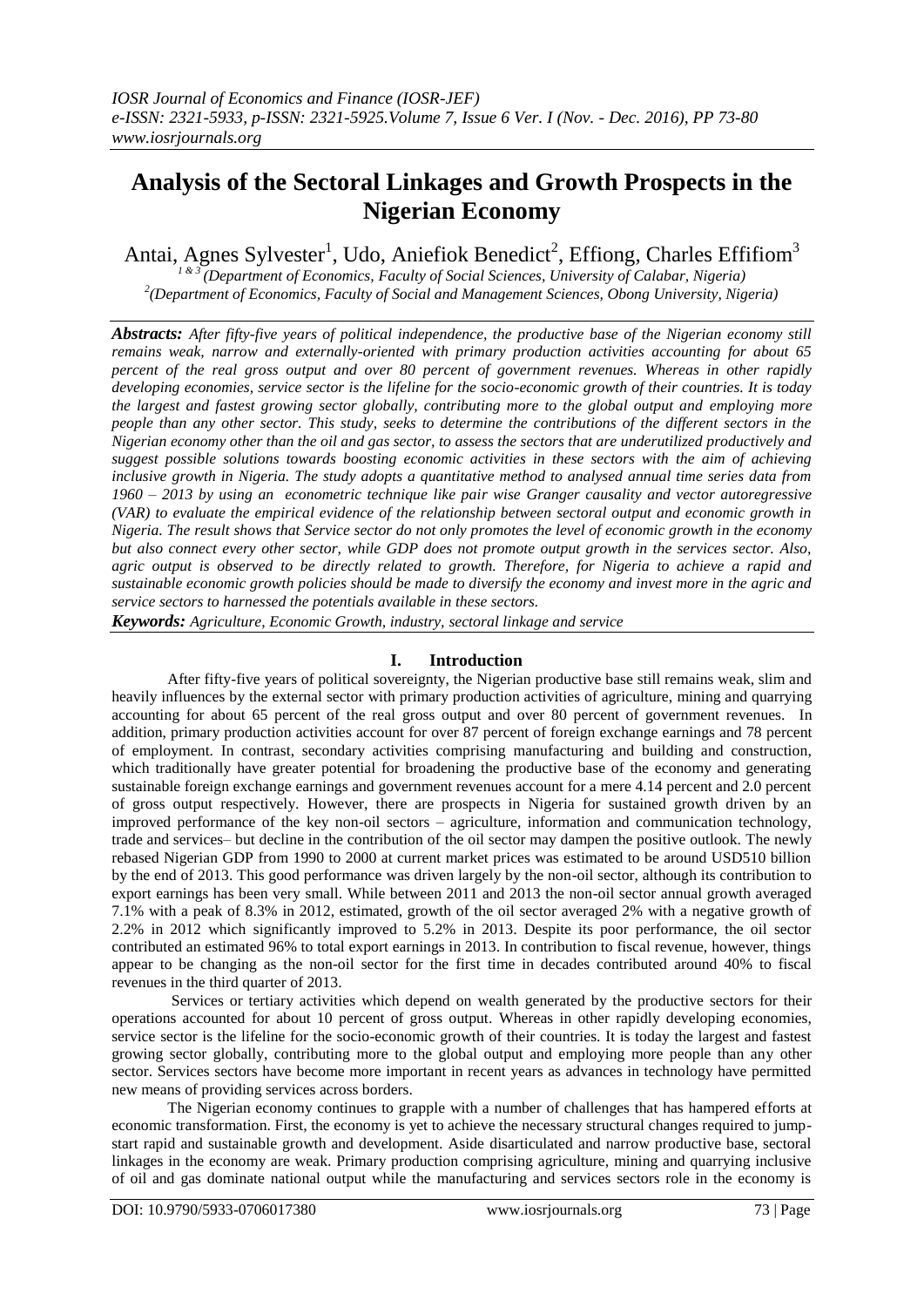decidedly small in terms of share of gross output, contribution to growth, foreign exchange earnings, government revenues and employment generation.

This paper therefore, seeks to determine the contributions of the different sectors in the Nigerian economy other than the oil and gas sector, to assess the sectors that are underutilized productively and suggest possible solutions towards boosting economic activities in these sectors with the aim of achieving inclusive growth in Nigeria.

#### **1.1 Nigeria's Potentials for Economic Growth**

Nigeria is well endorsed with vast human and material resources that can guarantee sustainable economic growth and development. The country has a land area of 923,773km2, with varied vegetation and soil types that are suitable for a variety of agricultural purposes. The Rivers Niger and Benue divide the country into three major geographical sections, west, east and north, and acting in synchrony with the Lake Chad and a few other rivers, provide the needed irrigation potentials for all-year-round farming activities. The traditional agricultural specialization in tandem with the vegetation, soil and climatic conditions vary from root and tree crops in the south to grains and livestock in the north.

The country has large reserves of solid minerals including bitumen, topaz, lignite, coal, tin, columbite, iron ore, gypsum, barite and talc. Mining activities which are largely informal are concentrated in particular areas of the country: metallic minerals are mostly found in the middle belt, coal is found in the South East and Middle Belt, and bitumen predominantly in the South West. Crude petroleum and natural gas are prevalent in the southern area of the country referred to as the Niger Delta region. The proven reserves of crude petroleum are well over 37 billion barrels, while reserves of natural gas stand at over **187** trillion standard cubic feet. The pattern of material endowment facilitates inter regional trade within the country. This is why the country was a veritable source of raw materials for industries in Europe, especially Britain during the colonial era. But much is not done to tarp from this rich potentials for economic development. The only sector that is enjoying huge investment is the oil sector while other sectors and sub sectors are suffering from poor funding and investment to harness the endowment for growth. This is why it is often said that when the oil market sneezes the Nigerian economy suffers.

## **II. Literature Review**

From empirical literature, it has been observed that sustainable economic development requires transformation from agriculture to manufacturing then structural change from manufacture to service sector Clark (1941)<sup>[1]</sup>, Kuznets (1957)<sup>[2]</sup> & Fuchs (1980)<sup>[3]</sup>. Glasmeier and Marie (1993)<sup>[4]</sup> discover that the two key sectors that impact on economic growth is service and agriculture sector. On the service sector, empirical studies since 1950 suggests that dominating sector for rapid economic growth in developed countries is service sector Warton (1974)<sup>[5]</sup>. Economic Council of Canada (1991)<sup>[6]</sup> reported that domination of service sector accounts to two thirds of employment and output in developed countries, in addition the association of service sector and economic growth depends on the size of sector and its productivity in economic. The service sector played significant role in economic competitiveness and has a strong relationship and inter connectivity with rest of the sectors in an economy, growth is closely connected with service which indirectly linked with human capital. Hoekman and Eschenbach  $(2005)^{[7]}$  found out a direct link between the service sector and economic growth. Arnold et al.  $(2008)^{[8]}$  suggested that finance, transport and telecommunication are the backbone of service sector which allowed business and open international market competition. Arnold et al.  $(2010)^{[9]}$  discovered India covering banking, insurance, telecommunication and transport improved their services polices which lead to improve in manufacture productivity, this is implies that service sector contributes to economic efficiency, therefore service sector play important role in the growth of economy directly and indirectly. Miroudot et al. (2010)<sup>[10]</sup> showed rapid productivity growth related with those service sectors which were more open to international competition.

In the study done by Kongsamut et al.  $(2001)^{[11]}$  using Kaldor facts and the dynamics of sectoral labour reallocation, they observed that the services sector has a high contribution to increase in the per capita income of 123 countries from 1970-1980. They also discover that service sector provides a strong interconnectivity among other sectors. In a similar study for Pakistan, the result shows that determinants of economic growth has shifted greatly from the primary sector to the services and other sectors, the study shows that 54 per cent of GDP comes from the service sector and employed nearly one third of the total population of Pakistan Ansari (1994)<sup>[12]</sup>.

On structural change, this involve the movement of labour from agricultural to manufacturing and services sector, the share of these sectors to export and balance of trade, the Dutch-disease as well as effect of spending Cornwall (1977)<sup>[13]</sup>, Corden and Neary (1982)<sup>[14]</sup>. Kasper (1978)<sup>[15]</sup> found that as income increases the demand for product from the primary sector thence to fall causing resources to be reallocated to other sectors. This gives rise to the development of the secondary and the tertiary sector and mass movement of factors of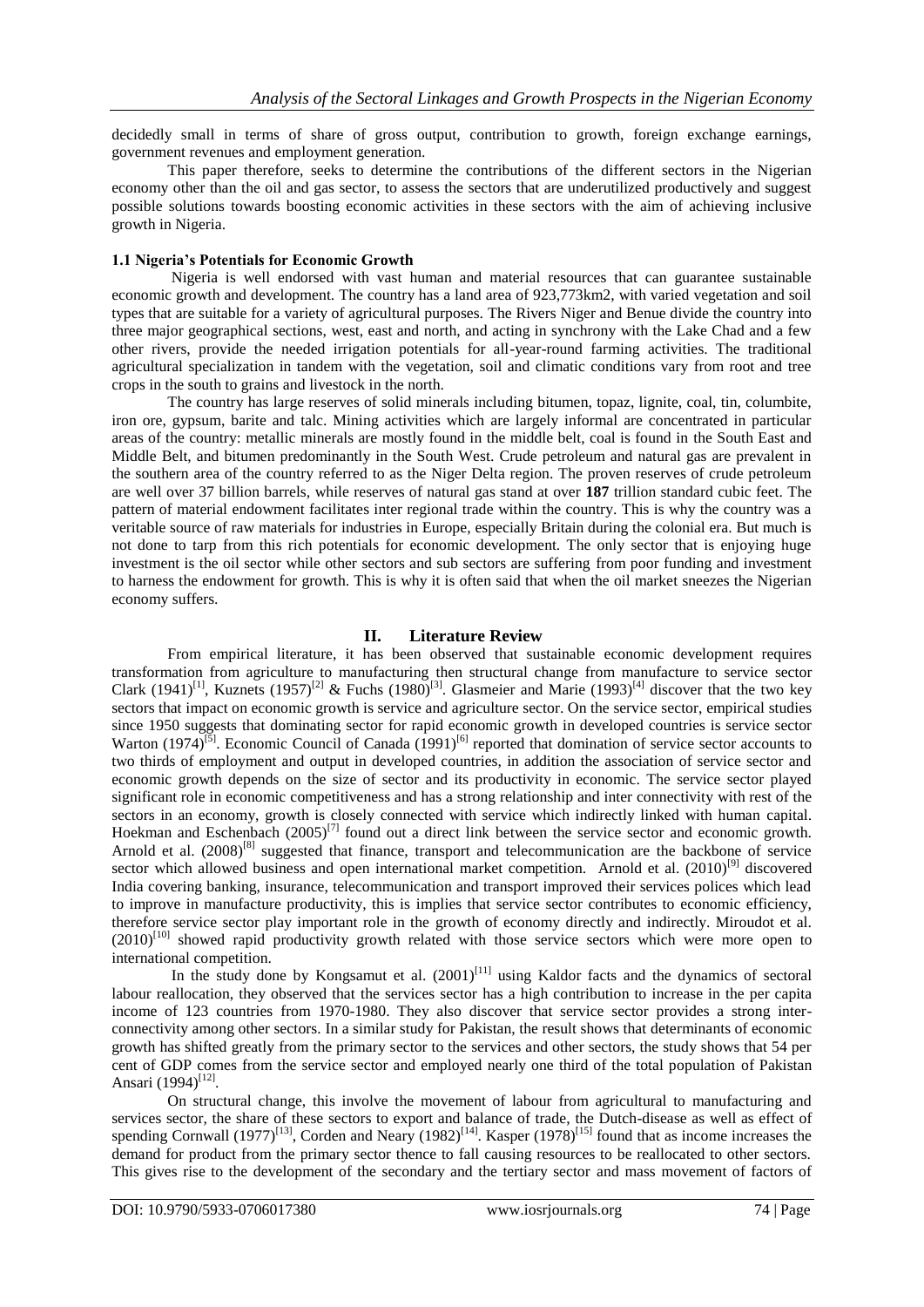production. Seema Joshi  $(2008)^{[16]}$  provides the overview of how Indian investment in the services sector transformed their economy. And to this extent, India today is regarded as the services hub of the world. According to Robert Sullivan  $(2002)^{[17]}$  the United States has undergone a transformation from an industrial society to the first post industrial society. Many developed economies today achieve this as a result of diversification of their economies to capture output from other sectors other than the primary sector. For instance, a number of sector specific policies have been taken up by the Indian government to promote sub sectors like IT, ITES, telecoms, financial services, organized retail, entertainment, hospitality and tourism sectors. Consequently, the service sector has outstripped manufacturing in its contribution to the growth of GDP and in the level of employment compare to other sectors. Steffen Lehndorff  $(2002)^{[18]}$  portrays the diversity into service activities along side market-based governance' as a prerequisite for achievement of pro poor growth in an economy. The new mode of governance has substantial impacts on working conditions. Taking India for example, Jay Kandampully  $(2009)^{[19]}$  concludes in his study that the service sector plays an important role in economic growth in developing countries. However, he said that as income levels increase people will be able to afford more services while they will be spending this additional income on quality services such as education, health, travel etc. On the other hand, small-scale entrepreneurs can step in to meet the need of the people for more and more services with growth in income levels and lifestyle changes while the service sector will provide more employment opportunities than manufacturing sector. Moreover, in the case of USA, 80% of the employment opportunities are in the service sector. Pal Suparna  $(2010)^{[20]}$  noted that during the last two decades it has been observed, in both developed and developing countries, that their successes in economic growth and transformation come as a result of their service sector emerging as the main driver of economic growth, as compared to the primary and secondary sectors. Some economists argued that the output of service sector is overestimated and thus showing such a robust growth rate. Ramakrishna  $(2010)^{[21]}$  investigates that apart from service sector growth, industry, agriculture and the open policies of 1990s also had positive impact on India's economic growth though, the service sector appears to contribute more. The sources of service sector growth in India appear to be income elasticity of demand, open policies and the growth in the service sectors like communications, business, banking and insurance.

On the agriculture sector, there are several studies that analyze the share and role of this sector to the Nigerian economy. These studies give evidence of a positive relationship between agriculture sector investment and economic growth. Iganiga and Unemhilin  $(2011)^{[22]}$  and Oji-Okoro  $(2011)^{[23]}$  found that agricultural output is significantly influenced by government capital expenditure. Iyoha and Oriakhi,  $(2002)^{[24]}$  identified the sources of economic growth in Nigeria using the growth accounting model and found that agriculture contributes more than expected to GDP growth. According to the paper, this indicates a lag in the nation's industrialization process. They also find that the share of labour involved in agriculture is too high and suggest that labour be reallocated to other sectors to accelerate rapid economic growth. Anam and Antai  $(2005)^{[25]}$ , Olajide et al.  $(2012)^{[26]}$  in their study to analyse the relationship between agricultural resource and economic growth in Nigeria from 1970 to 2010 using (OLS) regression method, found a positive causal relationship between GDP and agricultural output in Nigeria, however their study was limited to showing only that agriculture and GDP growth rate are related. The agriculture sector has been the mainstay of the economy since independence and despite several bottlenecks; it remains a resilient sustainer of the populace. In the 1960s, Nigeria was the world's largest exporter of groundnut, the second largest exporter of cocoa and palm produce and an important exporter of rubber, cotton (Sekunmade, 2009)<sup>[27]</sup>. More recently, agriculture employs about two-thirds of Nigeria's labour force, contributes significantly to the GDP and provides a large proportion of non-oil earnings (CIA, 2013<sup>[28]</sup>, Sekunmade, 2009<sup>[27]</sup>). Yet, the sector still has several untapped potential for growth and development in the availability of land, water, labour and its large internal markets this is as a result of over concentration on one sector of the economy (oil sector).

#### **2.1 Theoretical issues**

#### **2.1.1 Balanced Growth Theory**

The balanced growth theory is an economic theory that hypothesis that the government of any developing country needs to make large investments in different economic sectors simultaneously Hayami & Godo  $(2005)^{[29]}$ , Cypher & Dietz  $(2008)^{[30]}$ . This theory implies that all sectors of the economy should be developed simultaneously. No sector should be discriminated in the matter of development. This will enlarge the market size, increase productivity, and provide an incentive for the private sector to invest as well as inclusive growth. If government take the decisions to develop all sectors, it will create a balanced regional development. In reality, efficiency, self-sufficiency and self-reliance is the result of balanced growth doctrine. To some extent, balanced growth is the real remedy to the problem of developing economies. Nurkse was in favour of attaining balanced growth by diversifying investment into different sector of the economy. He recognised that the expansion and inter-sectoral balance between agriculture, manufacturing and service is necessary so that each of these sectors provides a market for the products of the other and in turn, supplies the necessary raw materials for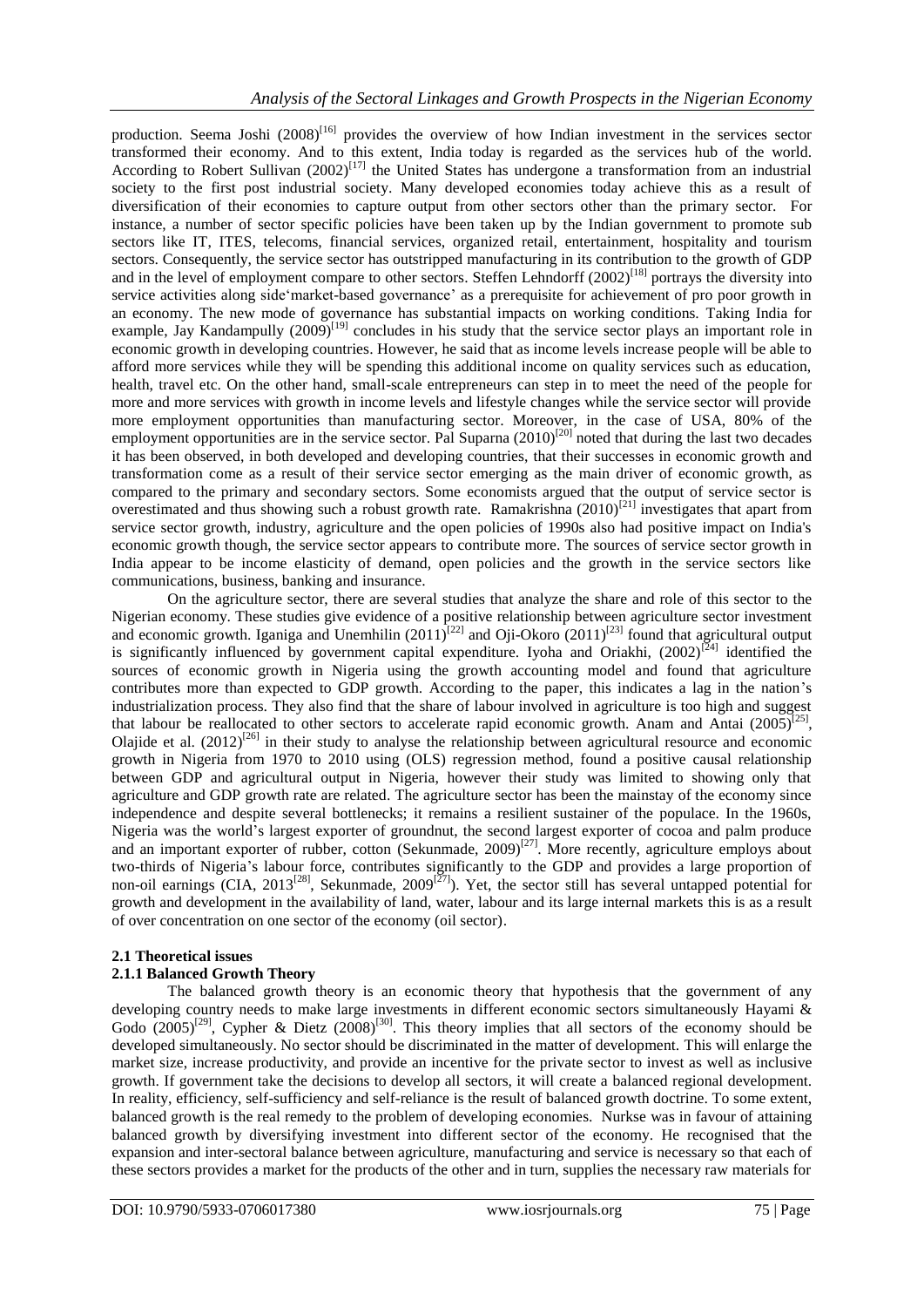the development and growth of the other. The theory discusses how the small size of the productive base in developing countries perpetuates its underdeveloped state and unbalanced growth. Nurkse has also clarified the various determinants of the market size and puts primary focus on productivity. According to him, if the productivity levels rise in a less developed country, its market size will expand and thus it can eventually become a developed economy. The balanced growth strategy helps in enlarging the size of the market. The expansion of the market leads to number of benefits. It leads to specialization, the efficiency goes up due to expertise. As a result new innovations are encouraged. This is followed by not only an increase in the quantity of output but also better quality of the products. Thus, balanced growth, through specialization helps improving both the quantity and quality of the output. The diagram below shows the summary of the balanced growth.



The process of economic development as per Ragnar Nurke's Balanced Growth Theory



**2.2 Overview of Nigerian Sectoral Output**

*Source:* Computed by the authors

Figure. 1: contribution to Nigerian gdp by sectors

Fig. 1 shows that the contribution of agriculture sector to GDP from 1960 to 1970 was 57 per cent but reduces to 32% in the next decade (1971-1980) but from 1981 to 1990 it struggle to increase by 10 per cent but later drop by 10 per cent in the next decade. This decrease was further observed from 2001 to 2013. Whereas the construction sector has not contributed up to 10 per cent to the Nigerian total output since Nigerian independent till date. The figure shows that wholesale sector contributed up to 12 per cent of Nigerian GDP from 1960 to 1970 and increased to 17 per cent in the next decade, while a decrease of 3 per cent in this sector's share to total output is observed from 1981 to1990 this share remains till 2013 when it fall back to 12 per cent as in the first decade after independent.

However, the service sector, which is the key sector for rapid economic growth in other fast growing economies has only 14 per cent share to the Nigeria's GDP in the first decade after independent reduces by 2 per cent in the second decade, remained at this level in the third decade. Unfortunately reduces to 8 per cent in the period 1991 to 2000.

Moreover, from 2001 to 2013 this sector's contribution to GDP increased to 10 per cent but still low compare to other fast developed and developing economies. Also, the figure shows that the industrial sector excluding oil sub sector contributed very low (less than 10 per cent) to the Nigerian GDP right from Nigeria's independent. From 1990 to 2013 it share to GDP has been in the decrease showing that much attention has been paid to the oil sub sector, neglecting other sub sector that are in the industrial sector. Finally, the figure shows that the Nigeria's productive base, in terms of contribution to GDP is still very small.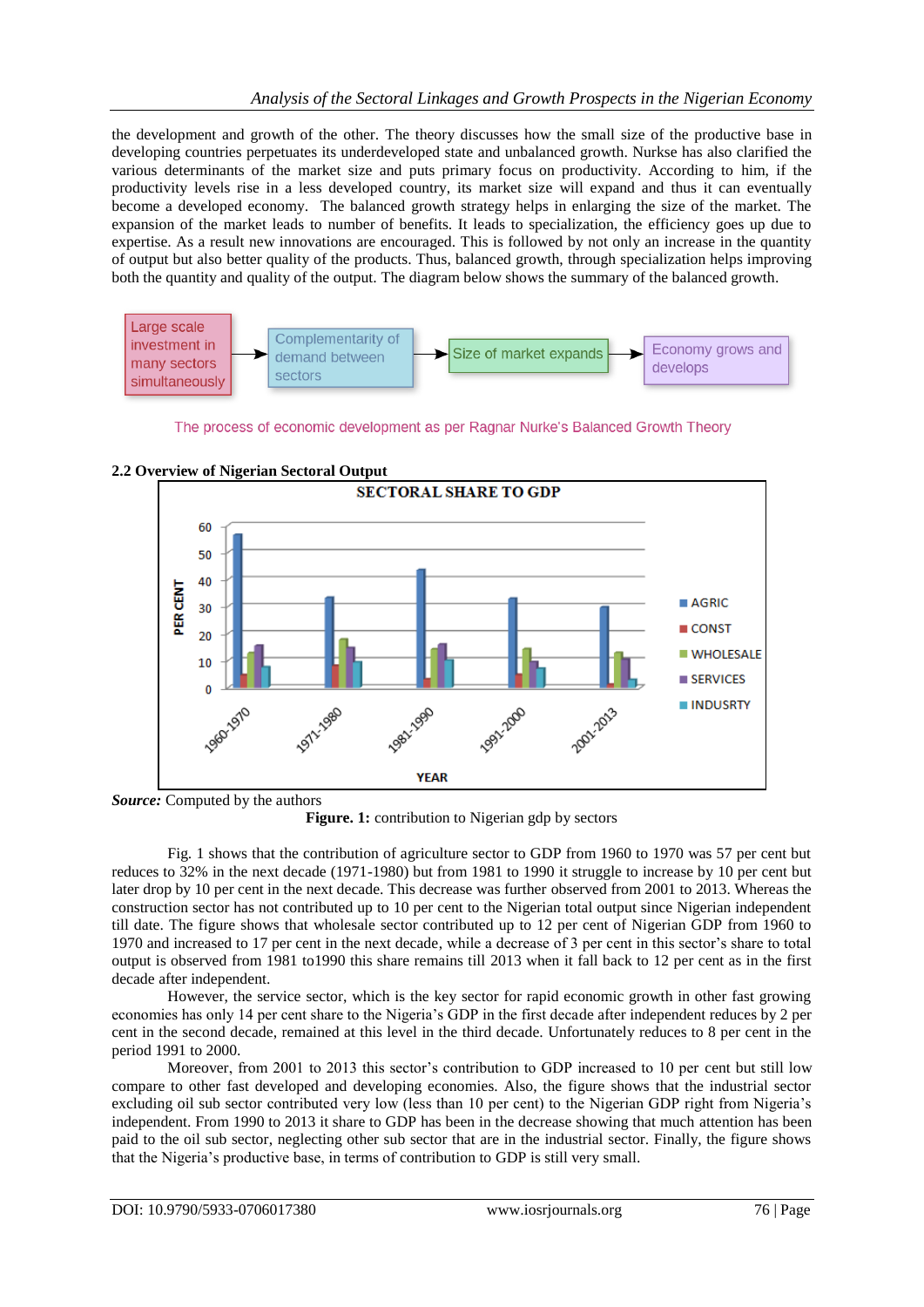# **III. Data And Method of Analysis**

Annual time series data covering 1960 – 2013 have been used. The basic data for this analysis are GDP, output from agricultural, industrial, construction, trade and services sectors. These data were collected from the CBN Statistical Bulletin - a publication of the Central Bank of Nigeria. All variables are in logarithmic form. There is a general tendency for time series data to contain a unit root. Consequently, an attempt has been made to render the data stationary prior to specification and estimation. Moreover, as the residuals of nonstationary time series are correlated with their own lagged values, a standard assumption of ordinary least squares (OLS) theory, that disturbances are not correlated with each other, is violated. Hence, OLS estimates of such series are biased and inconsistent, and standard errors computed with such random walk variables are generally underestimated. Therefore, the study employs the pair wise Granger causality and vector autoregressive (VAR) technique to evaluate the empirical evidence of the relationship between sectoral output to economic growth in Nigeria.

The adoption of VAR is informed by the fact that VAR methodology of potentially spurious a prior constraints that are employed in the specification of structural models. Also, since few restrictions are placed on the way in which the system of variables interacts, this method is well suited for examining the channels through, which a variable operates. The VAR approach sidesteps the need for structural modelling by modelling the endogenous variable as a function of its lagged value. Since only the lagged value of the endogenous variable appears on the right hand side of the equation, there is no issue of simultaneity. In effect, the strength of the VAR model lies in its ability to incorporate the residual from the past observation into the regression model for the current observation. The approach also has the advantages of being easy to understand, generally applicable, and easily extended to nonlinear specifications and models that contain endogenous right-hand-side variables. In addition, the nonlinear least squares estimates of this method are asymptotically equivalent to maximum likelihood estimates and are asymptotically efficient. The coefficient may be interpreted in the usual manner, but the results involving the residuals, differ however, from those computed under OLS settings (Ndiyo and Ebong  $2004$ <sup>[31]</sup>.

# **IV. Empirical Strategy**

We approach the issue of sectoral linkages and growth prospect from Nigeria's experience in the following three stages: causality test; using Granger-causality test, the stationary test, and vector autoregressive (VAR) regressions.

| <b>Table 1: Stationarity test</b> |             |               |                        |               |  |  |  |
|-----------------------------------|-------------|---------------|------------------------|---------------|--|--|--|
| <b>VARIABLE</b>                   | ADF         | <b>REMARK</b> | PP                     | <b>REMARK</b> |  |  |  |
| <b>GDP</b>                        | 5.726283    | I(0)          | 4.810244               | I(0)          |  |  |  |
| <b>AGRIC</b>                      | 6.626847    | I(0)          | 4.917870               | I(0)          |  |  |  |
| <b>CONS</b>                       | $-10.20255$ | I(I)          | $-10.25961$            | I(I)          |  |  |  |
| <b>WHOLESALE</b>                  | 10.27242    | I(0)          | 13.48504               | I(0)          |  |  |  |
| <b>SERVICES</b>                   | $-5.385774$ | I(0)          | 10.91194               | I(0)          |  |  |  |
| <b>INDUSTRY</b>                   | 5.270497    | I(0)          | 5.643555               | I(0)          |  |  |  |
| CRITICAL VALUE:                   |             |               | <b>CRITICAL VALUE:</b> |               |  |  |  |
| 1% -3.6701                        |             |               | $1\% -3.6616$          |               |  |  |  |
| 5% -2.9639                        |             |               | 5% -2.9604             |               |  |  |  |
| $10\% -2.6210$                    |             |               | 10% -2.6191            |               |  |  |  |
| *stationary at 5%                 |             |               |                        |               |  |  |  |
| ** stationary at 10%              |             |               |                        |               |  |  |  |

#### **4.1 Stationarity Test**

**Table 1** depicts the result of stationarity test conducted for the model;

*Source: Computed by the Authors*

The test shows that, using both Augmented Dickey-Fuller (ADF) and Phillip Peron test, only construction sector is integrated of order one while the remaining variables are integrated at level. As for construction variable that is not stationary at level, we thus conclude that it has unit roots Dickey and Fuller, 1981<sup>[32]</sup>; Hendry, 1986<sup>[33]</sup>; Engel and Granger, 1987<sup>[34]</sup>, Philips and Perron, 1988<sup>[35]</sup>; Johansson, 1988<sup>[36]</sup>.

## **4.2 Causality Test**

| Table 2: Granger Causality Result |  |
|-----------------------------------|--|
|-----------------------------------|--|

| Pairwise Granger Causality Tests  |     |                    |             |
|-----------------------------------|-----|--------------------|-------------|
| Date: 09/04/15 Time: 12:11        |     |                    |             |
| Sample: 1960 2013                 |     |                    |             |
| Lags: $2$                         |     |                    |             |
| Null Hypothesis:                  | Obs | <b>F-Statistic</b> | Probability |
| CONS does not Granger Cause AGRIC | 52  | 1.60313            | 0.21208     |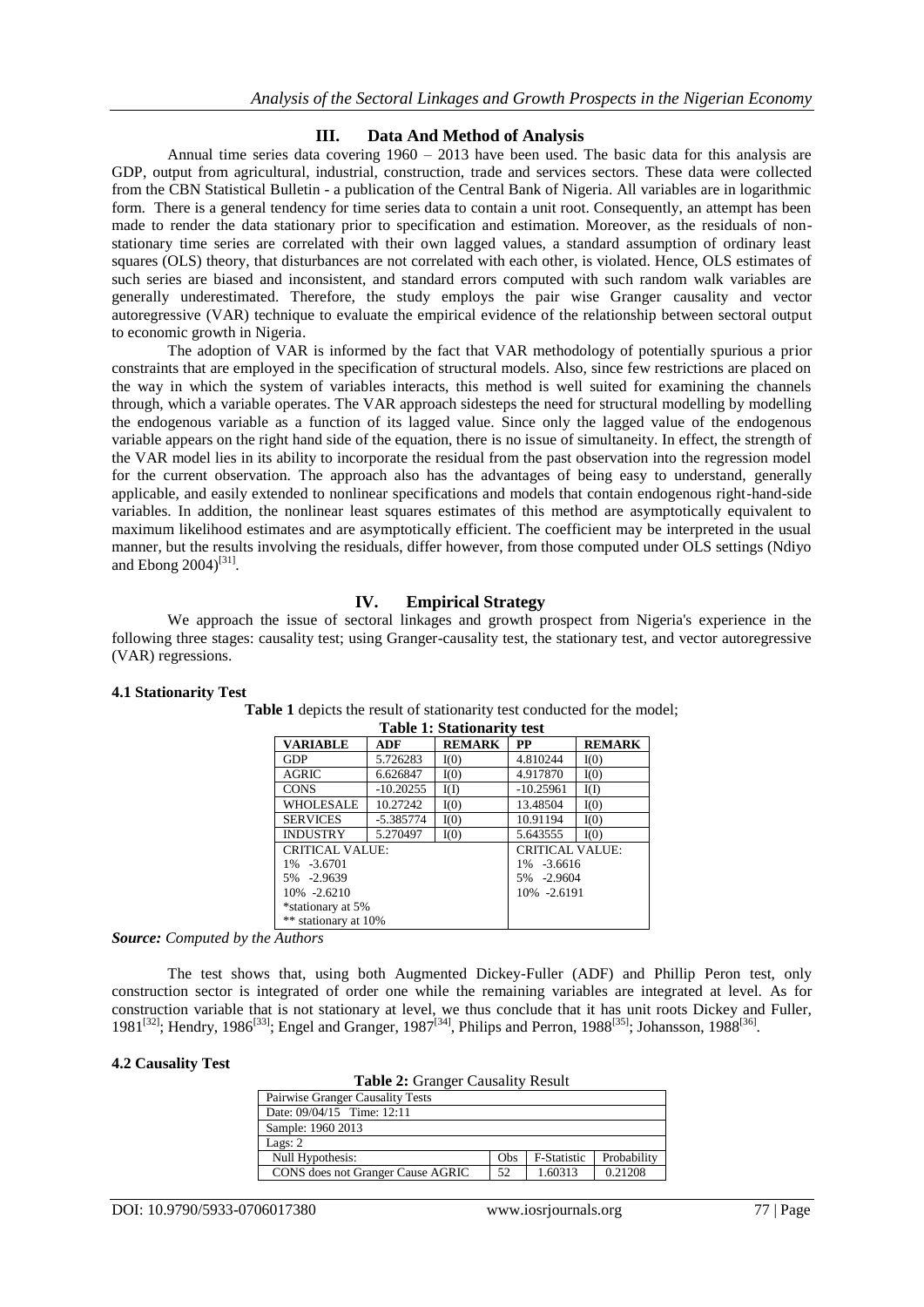| <b>AGRIC</b> does not Granger Cause CONS        |         | 12.5992 | 0.00004 |
|-------------------------------------------------|---------|---------|---------|
| WHOLE does not Granger Cause AGRIC              |         | 19.1170 | 0.00000 |
| 52<br><b>AGRIC</b> does not Granger Cause WHOLE |         | 3.73078 | 0.03135 |
| SERV. does not Granger Cause AGRIC<br>52        |         | 42.8228 | 0.00000 |
| AGRIC does not Granger Cause SERV.              | 6.23047 | 0.00398 |         |
| 52<br>INDU. does not Granger Cause AGRIC        |         | 9.15358 | 0.00044 |
| AGRIC does not Granger Cause INDU.              | 6.14028 | 0.00427 |         |
| GDP does not Granger Cause AGRIC                | 52      | 26.1459 | 0.00000 |
| <b>AGRIC</b> does not Granger Cause GDP         |         |         |         |
| WHOLE does not Granger Cause CONS               | 52      | 16.5797 | 0.00000 |
| CONS does not Granger Cause WHOLE               | 0.82646 | 0.44385 |         |
| 52<br>SERV. does not Granger Cause CONS         |         | 16.0603 | 0.00000 |
| CONS does not Granger Cause SERV.               | 0.23243 | 0.79351 |         |
| INDU. does not Granger Cause CONS               | 52      | 7.71856 | 0.00126 |
| CONS does not Granger Cause INDU.               | 2.66642 | 0.08000 |         |
| GDP does not Granger Cause CONS                 | 52      | 16.7545 | 0.00000 |
| CONS does not Granger Cause GDP                 | 0.09782 | 0.90700 |         |
| SERV. does not Granger Cause WHOLE              |         | 9.09673 | 0.00046 |
| WHOLE does not Granger Cause SERV.              |         | 0.85286 | 0.43268 |
| INDU. does not Granger Cause WHOLE              | 52      | 8.18673 | 0.00089 |
| WHOLE does not Granger Cause INDU.              | 14.6224 | 0.00001 |         |
| GDP does not Granger Cause WHOLE                | 52      | 20.7208 | 0.00000 |
| WHOLE does not Granger Cause GDP                | 1.90653 | 0.15991 |         |
| INDU. does not Granger Cause SERV.<br>52        |         | 5.18923 | 0.00920 |
| SERV. does not Granger Cause INDU.              | 7.99568 | 0.00103 |         |
| GDP does not Granger Cause SERV.<br>52          |         | 10.3065 | 0.00019 |
| SERV. does not Granger Cause GDP                |         | 3.18202 | 0.05058 |
| GDP does not Granger Cause INDU.                |         | 9.23927 | 0.00041 |
| INDU. does not Granger Cause GDP                |         | 4.69959 | 0.01378 |

#### *Source: computed by the Authors*

From the result of pair wise Granger causality in TABLE 2, there is a unidirectional causality between construction sector and agriculture sector flowing from agriculture, while there is bidirectional relationship between wholesale and agriculture; services and agriculture; industry and agriculture; GDP and agriculture; industry and construction. Others are industry and wholesale; industry and services; GDP and services as well as GDP and industrial sector. In addition, the result also shows that there is unidirectional causality between wholesale and construction (flowing from service sector); services and construction sector (flowing from services sector); services and wholesale (flowing from services sector). However, it is worthy of note that it is only service and agriculture sectors that granger cause every other sectors.

# **4.3 Vector Autoregressive (VAR) Regression**

The explanatory power of the VAR is high across the three specifications (see appendix A) the  $R^2$  and even the adjusted  $R^2$  in the results show high coefficient of determinations in the model, indicating that changes in the endogenous variables are highly explain by the explanatory variables in the model. Most of the estimated parameters have the expected signs and statistically significant at 5% level of significance. The Akaike information criteria and Schwarz criteria values show that the model is good for the system.

- 1. Agric output is observed to be directly related to growth, but is statistically not significant, confirming a positive contribution to the economic growth of the nation and hence development. It also promotes the growth of current GDP in the economy
- 2. The second lag value also has a positive influence on the output. This further strengthen the fact that agricultural sector is vital to the growth and development of the Nigerian economy.
- 3. Industrial sector in the Nigerian economy (other than the oil sub sector) promotes economic growth as shown in the result. Also, it has a positive influence on the services and agricultural sectors as shown in the model, and is statistically significant.
- 4. Wholesale sector promote economic growth but negatively influence the agric and services sector.<br>5. Existing capacity (previous level of wealth; GDP) promotes the current level of GDP in the econ
- 5. Existing capacity (previous level of wealth; GDP) promotes the current level of GDP in the economy and agriculture sector, but does not promote the services sector. This implies that the services sector does not receives much attention from the government in other to boost the productivity.
- 6. Service sector promotes the level of economic growth in the economy as well as the agric sector. But it lagged value does not promote the current output from this sector. Showing that contributions from this sector are leaked out of the economy without a ploughing back into the sector to developed the sector for greater productivity.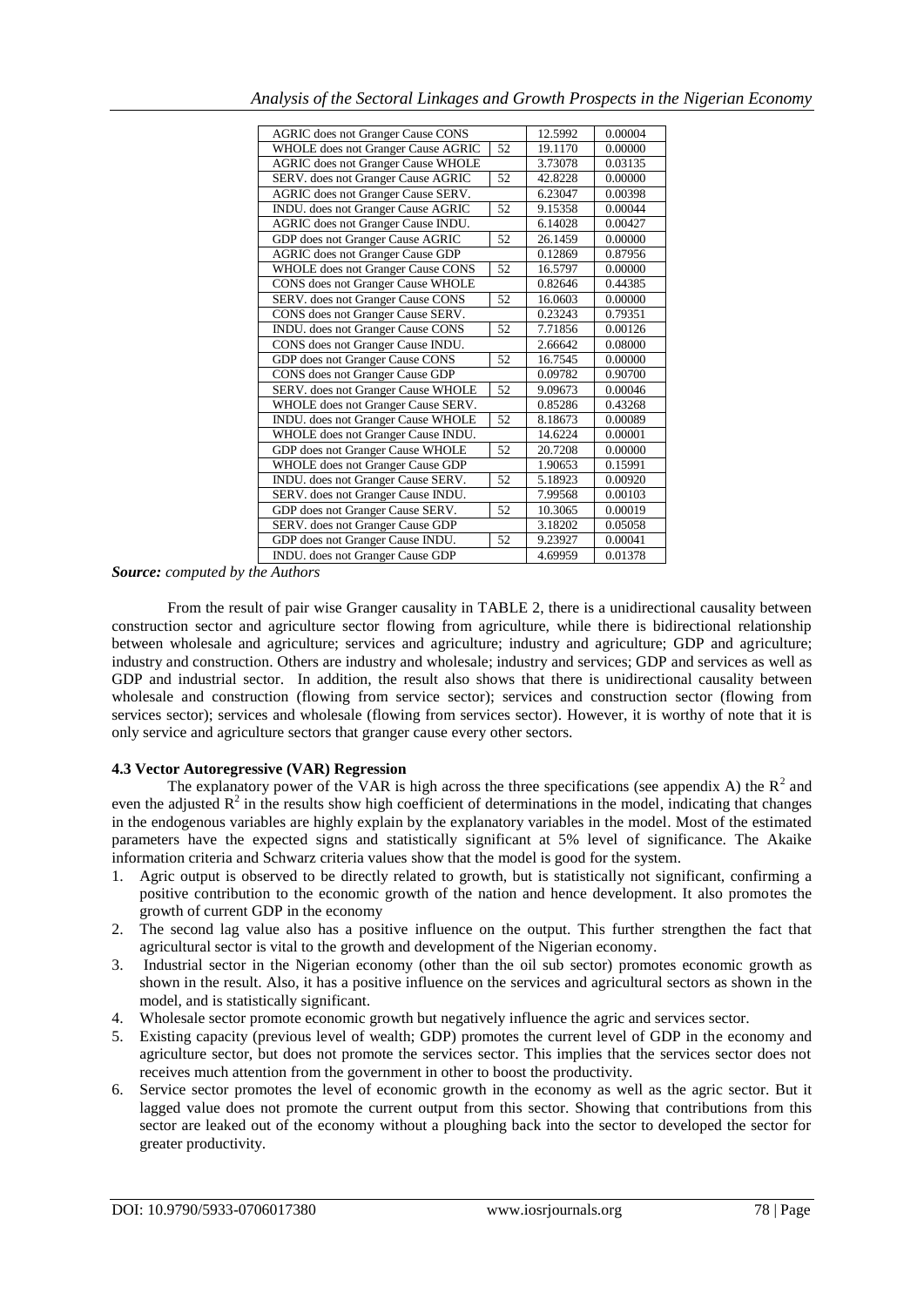## **V. Policy Implications and Recommendations**

The negative impact of GDP to services sector in the model shows that much capital or investment is not channel into the service sector to harness the huge potential that is available in this sector in other to accelerate economic growth and development. The positive impact of service sector to GDP in the model gives a clear indication that service sector contributes to the development of the Nigerian economy. But it is sad to observe in the model that the growth in the national income does not promote the services sector. To this extent, the following recommendation has been made;

- 1 Increased investment in the service sector. Policies should be made to boost investment in the service sector since, according to the result; services sector is directly related to GDP. It is also noted that service sector has the largest sub sectors (transport, telecommunication, utilities, and financial institutions, insurance and so on), in the economy employing large percentage of population. To achieve an inclusive or balanced economic growth, expansion of investment in the transport sub sector to boost easy flow of goods and link the rural areas to the urban areas, improve on infrastructure networks to enhance the economic vitality of existing communities for economic development in Nigeria. This will increased the level of capacity utilization in this sector, promotes greater percentage of contribution to the economic growth, in the longrun the multiplier effect will be increased in employment, total productivity as well as poverty reduction in the economy. Moreover, from the granger causality result it is observe that service sector granger cause all other sectors, implying that this sector has a link in every sector. Therefore, to achieve an inclusive economic growth that cut across all the sectors of the economy, service sector should be boosted with innovations.
- 2 Diversification of the economy to capture the sectors that their potentials are yet untapped. For instance, the agricultural productivity has drop since the discovery of oil in the commercial quantity. Even in the industrial sector, investment in this sector goes to oil sub sector only, neglecting other sub sectors like solid minerals and mining. This account for the low level of contribution to GDP by other sectors as shown in figure 1. To correct this, economic diversification is inevitable in order to revive the economy from economic stagnation cause by oil price shock and promote rapid economic growth and development. Emphasis should also be laid on agric sector as this sector links all other sector for rapid growth and development.

#### **VI. Summary and Conclusion**

In this study, we explored the contributions of sectoral output to sustainable economic growth in Nigeria through; review of empirical studies; theoretical issues; and centred on empirical findings using econometric method of granger causality test and vector autoregressive (VAR) analysis. From our findings we discovered that services sector in Nigeria has a bidirectional effect with gross domestic product (GDP). The empirical result also indicates that an increased in service sector's output will lead to increased in the economic growth. This result agrees with the previous study done for India by Lashmi & Kumar (2012) which concludes in their work that service sector is the cause of Indian rapid economic growth. Our findings show that service sector connects every other sectors in the Nigerian economy and is a propeller to rapid economic growth. Therefore, for Nigeria to achieve a rapid and sustainable economic growth policies should be made to diversify the economy and invest more in the agric and service sectors to harnessed the potentials available in these sectors.

#### **Reference**

- [1] Clark, C., 1941. The conditions of economic progress. London: Macmillan.
- [2] Kuznets, S. (1957). Quantitative aspects of the economic growth of nations: II. industrial distribution of national product and labor force. *Economic development and cultural change*, 1-111.
- [3] Fuchs, V., 1980. Economic growth and the rise of service employment. Prepared for conference towards explaining economic growth. Institute of World Economics, Kiel, Federal Republic of Germany.
- [4] Glasmeier, A. and H. Marie, 1993. Service-led rural development: Definitions, theories, and empirical evidence. International Regional Science Review, 16(1-2): 197-229
- [5] Warton, D.A., 1974. The service industries in Canada, 1946-66, in B.S. Kierstead, et al. (eds.) (1974) Economics Canada: Selected readings (Toronto: Macmillan of Canada).
- [6] Economic Council of Canada, 1991. Employment in the service sector, minister of supply and services, Canada, Ottawa.
- [7] Hoekman, B. and F. Eschenbach, 2005. Services policy reform and economic growth in transition economies.1990–2004.Policy Research Working Paper No. 3663.The World Bank.
- [8] Arnold, J., A. Mattoo and G. Narciso, 2008. Services inputs and firm productivity in sub-saharan Africa: Evidence from firm-level data. Journal of African Economies, 17(4): 578–599.
- [9] Arnold, J., B. Javorcik, M. Lipscomb and A. Mattoo, 2010. Services reform and manufacturing performance: Evidence from India. Discussion Paper No. 8011.CEPR.
- [10] Miroudot, S., J. Sauvage and B. Shepherd, 2010. Measuring the cost of international trade in services. Working Paper. GEMSciences Po. Available from [http://gem.sciences](http://gem.sciences/) po.fr/content/publications/pdf/Miroudot\_Sauvage\_Shepherd\_costofservices04102010.pdf
- [11] Kongsamut, P., Rebelo, S. and Xie, D. (2001), "Beyond Balanced Growth", Review of Economic Studies 68(4), 869—882.